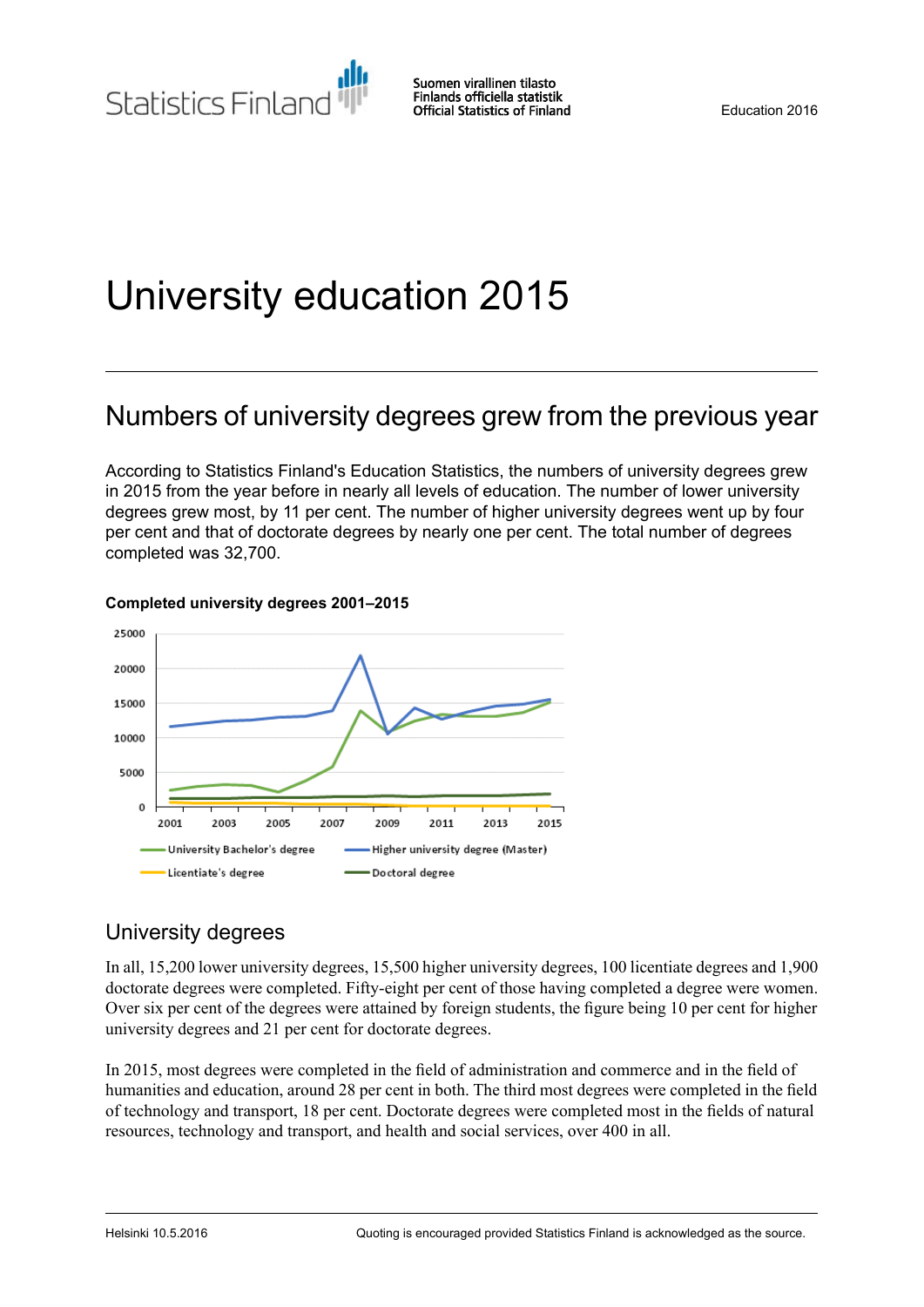Examined by university, the highest number of degrees were completed at the University of Helsinki, 6,100. The second most degrees were completed at Aalto University, 3,900 and the third most at the University of Turku, 3,600.

In 2014, professional specialisation in medicine leading to a degree included specialist training of doctors, dentists and veterinarians. Starting from 2015, specialist training of doctors and dentists is not considered education leading to a degree according to Decree 56/2015. Therefore, the numbers of completed degrees, new students and students in professional specialisation in medicine (20, 15 and 157) were in 2015 clearly lower than in 2014, when the corresponding figures were 580, 668 and 4,365.

# University students

The numbers of new students studying for lower and higher university degrees went down slightly, but the number of new doctoral programme students grew. In 2015, a total of 17,300 students started studying for a lower university degree and 6,800 for a higher university degree. In all, 1,700 students started studying for a doctorate degree.



### **University students by fields of education (Educational Administration's classification 1995) and gender in 2015**

In all, 85,600 students were studying for a lower university degree and 52,100 for a higher university degree. There were 19,500 post-graduate students, 1,300 were studying for a licentiate degree and nearly 18,300 for a doctorate degree.

In 2015, the highest numbers of students were studying in the field of administration and commerce, 27 per cent. There were nearly as many students in the field of humanities and education, 25 per cent. The third most students were studying in the field of technology and transport, 19 per cent. The proportion of women of all students attending education leading to a degree was 53 per cent but the variation was large when viewed by field of education. In the field of humanities and education, the proportion of women was 75 per cent and in the field of health and social services it was 67 per cent, but in the field of technology and transport the proportion was only 22 per cent.

The number of students was highest at the University of Helsinki, 32,500. The second most students were found at Aalto University, 18,100, and the third most at the University of Turku, 16,100. More detailed time series data on university students and degrees by education and university are available in the [tables](http://pxnet2.stat.fi/PXWeb/pxweb/en/StatFin/StatFin__kou__yop/?tablelist=true) in [databases](http://pxnet2.stat.fi/PXWeb/pxweb/en/StatFin/StatFin__kou__yop/?tablelist=true).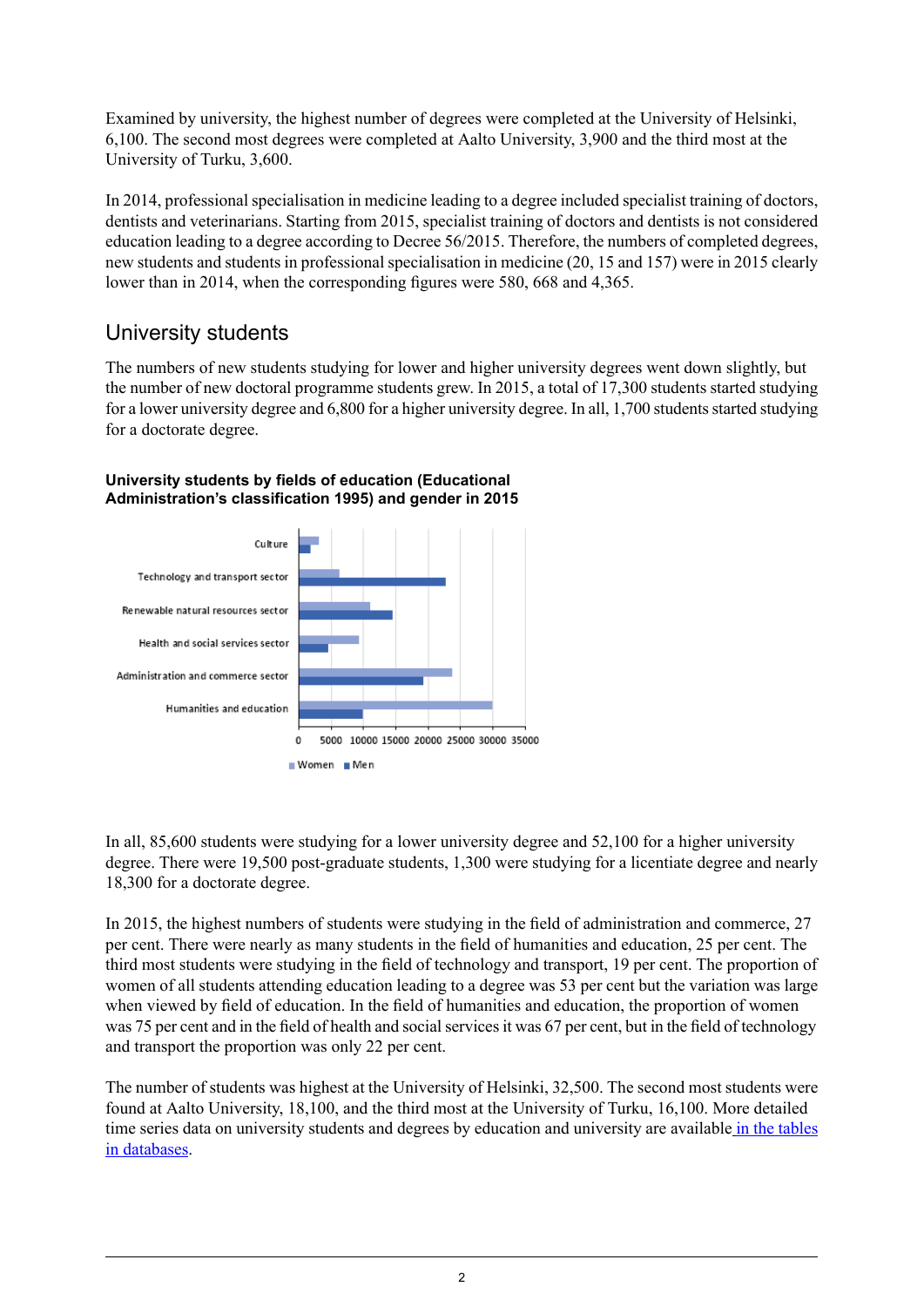# **Contents**

## Tables

#### **Appendix tables**

| Appendix table 1. Students in universities and completed university degrees by level of education, fields of education |  |
|------------------------------------------------------------------------------------------------------------------------|--|
|                                                                                                                        |  |

Appendix table 2. Foreign students in [universities](#page-5-0) and completed university degrees by level of education, fields of education (Educational Administration's classification 1995) and gender in [2015.....................................................6](#page-5-0)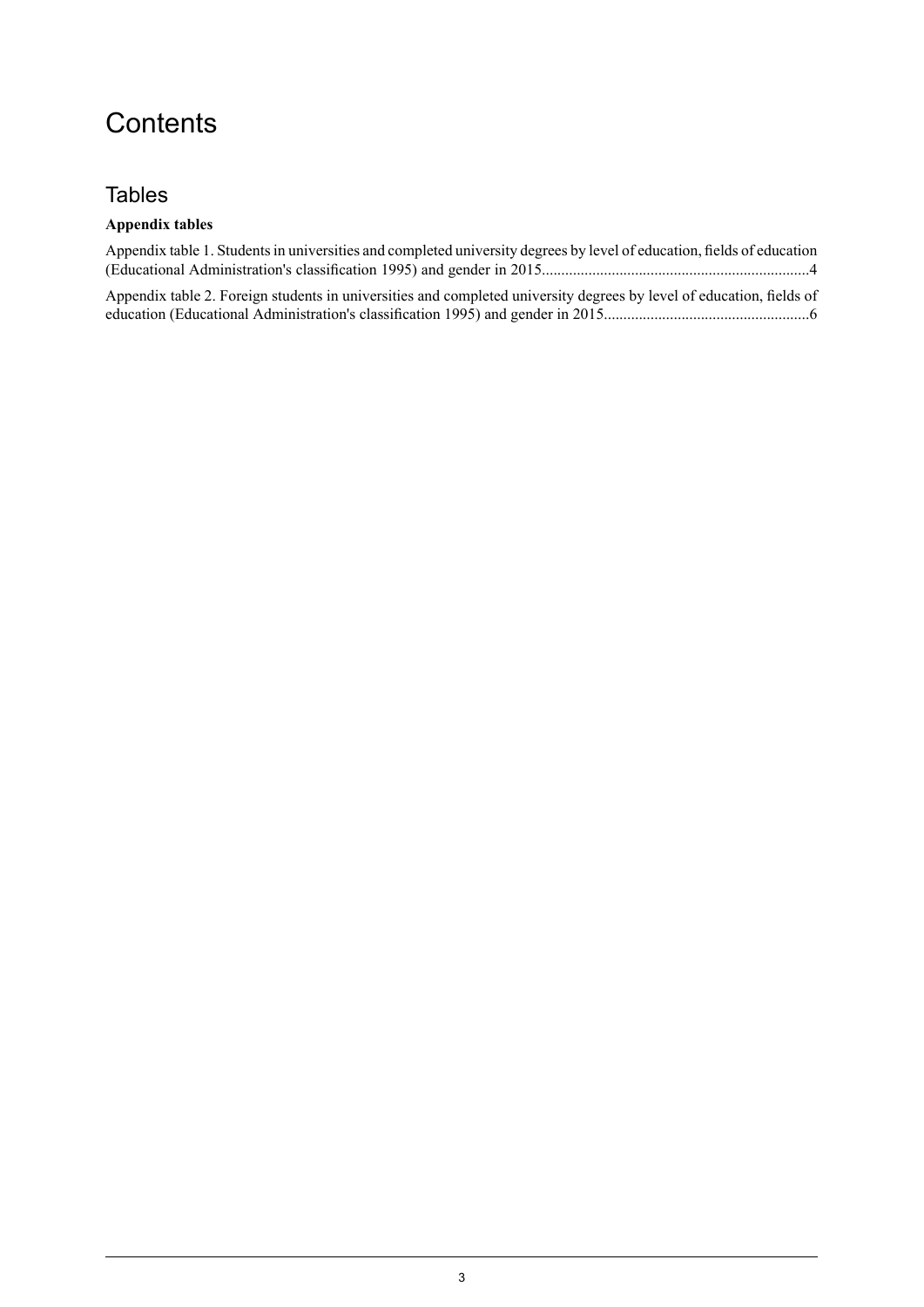# Appendix tables

#### <span id="page-3-0"></span>**Appendix table 1. Students in universities and completed university degrees by level of education, fields of education (Educational Administration's classification 1995) and gender in 2015**

| Level of education                                            |                                       | <b>New</b><br>students,<br>total | <b>New</b><br>students,<br>women | Students,<br>total | Students,<br>women | Completed<br>degrees,<br>total | Completed<br>degrees.<br>women |
|---------------------------------------------------------------|---------------------------------------|----------------------------------|----------------------------------|--------------------|--------------------|--------------------------------|--------------------------------|
|                                                               |                                       |                                  | %                                |                    | %                  |                                | %                              |
| Fields of education, total                                    |                                       | 25919                            | 54,6                             | 157 436            | 53,1               | 32 718                         | 58,0                           |
|                                                               | Renewable natural<br>resources sector | 4 3 64                           | 43,7                             | 25 551             | 43,3               | 4 2 6 4                        | 50,0                           |
|                                                               | Technology and transport<br>sector    | 4 190                            | 23,1                             | 29 090             | 21,8               | 5824                           | 24,5                           |
|                                                               | Administration and<br>commerce sector | 7 3 7 3                          | 56,5                             | 43 0 78            | 55,2               | 9 3 3 6                        | 58,9                           |
|                                                               | Health and social services<br>sector  | 2482                             | 65,1                             | 13912              | 66,9               | 2692                           | 71,5                           |
|                                                               | Culture                               | 815                              | 62,8                             | 5 0 0 8            | 62,6               | 1 157                          | 64,0                           |
|                                                               | Humanities and education              | 6446                             | 77,1                             | 39 877             | 75,1               | 9 1 0 5                        | 79,4                           |
|                                                               | Other                                 | 249                              | 3,2                              | 920                | 3,7                | 340                            | 2,9                            |
| <b>University</b>                                             | Fields of education, total            | 17 323                           | 55,3                             | 85 631             | 50,9               | 15 179                         | 57,7                           |
| <b>Bachelor's</b><br>degree                                   | Renewable natural<br>resources sector | 3 2 5 1                          | 44,4                             | 16 16 6            | 41,1               | 1969                           | 49,7                           |
|                                                               | Technology and transport<br>sector    | 2 5 7 4                          | 22,2                             | 15487              | 18,3               | 2618                           | 22,5                           |
|                                                               | Administration and<br>commerce sector | 4 900                            | 53,8                             | 24 3 32            | 51,6               | 4 5 6 9                        | 56,4                           |
|                                                               | Health and social services<br>sector  | 962                              | 78,0                             | 3 3 1 2            | 76,2               | 803                            | 82,6                           |
|                                                               | Culture                               | 400                              | 63,8                             | 2024               | 62,7               | 403                            | 61,0                           |
|                                                               | Humanities and education              | 5074                             | 77,3                             | 23 8 26            | 74,4               | 4677                           | 79,1                           |
|                                                               | Other                                 | 162                              | 1,9                              | 484                | 2,5                | 140                            | 2,9                            |
| Higher<br>university<br>degree<br>(Master)                    | Fields of education, total            | 6829                             | 53,3                             | 52 121             | 56,9               | 15 513                         | 58,9                           |
|                                                               | Renewable natural<br>resources sector | 850                              | 40,0                             | 6 2 8 6            | 47,3               | 1836                           | 51,3                           |
|                                                               | Technology and transport<br>sector    | 1 277                            | 23,7                             | 8903               | 24,1               | 2737                           | 25,4                           |
|                                                               | Administration and<br>commerce sector | 2 103                            | 63,0                             | 14 938             | 61,0               | 4 4 7 2                        | 61,4                           |
|                                                               | Health and social services<br>sector  | 1 1 9 1                          | 55,9                             | 7471               | 61,1               | 1456                           | 66,8                           |
|                                                               | Culture                               | 361                              | 62,9                             | 2457               | 63,4               | 717                            | 67,4                           |
|                                                               | Humanities and education              | 970                              | 80,4                             | 11 7 10            | 79,1               | 4 0 9 8                        | 80,3                           |
|                                                               | Other                                 | 77                               | 3,9                              | 356                | 3,7                | 197                            | 3,0                            |
| Professional                                                  | Fields of education, total            | 15                               | 80,0                             | 157                | 93,0               | 20                             | 85,0                           |
| specialisation<br>in medicine,<br>veterinary and<br>dentistry | Health and social services<br>sector  | 15                               | 80,0                             | 157                | 93,0               | 20                             | 85,0                           |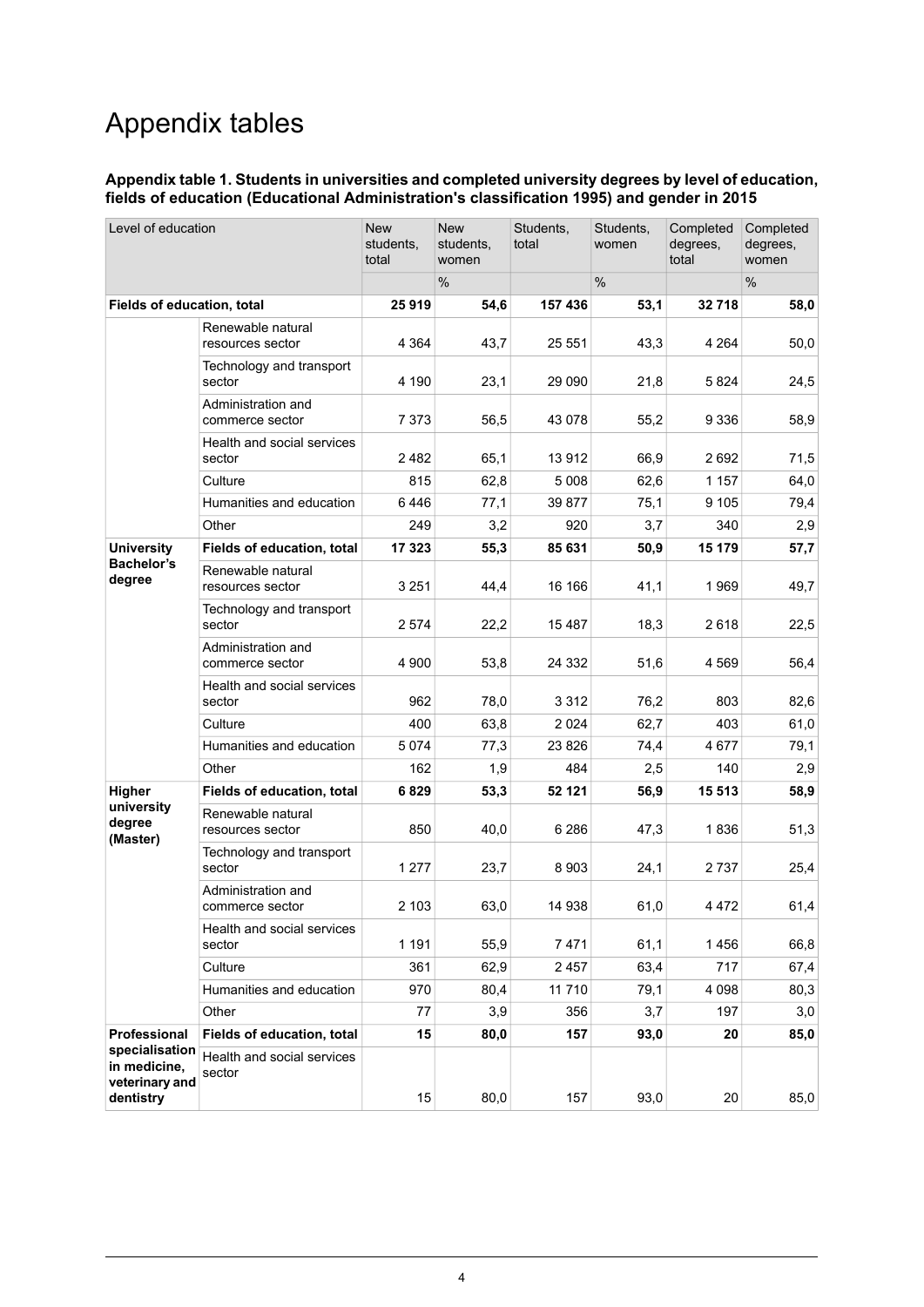| Level of education        |                                       | <b>New</b><br>students,<br>total | <b>New</b><br>students,<br>women | Students,<br>total | Students,<br>women | Completed<br>degrees,<br>total | Completed<br>degrees,<br>women |
|---------------------------|---------------------------------------|----------------------------------|----------------------------------|--------------------|--------------------|--------------------------------|--------------------------------|
|                           |                                       |                                  | $\frac{0}{0}$                    |                    | %                  |                                | %                              |
| Licentiate's              | Fields of education, total            | 36                               | 80,6                             | 1 2 7 4            | 50,1               | 122                            | 66,4                           |
| degree                    | Renewable natural<br>resources sector | 3                                | 100,0                            | 84                 | 40,5               | 16                             | 62,5                           |
|                           | Technology and transport<br>sector    | 1                                | 100,0                            | 531                | 21,1               | 31                             | 45,2                           |
|                           | Administration and<br>commerce sector | 7                                | 28,6                             | 296                | 70,3               | 33                             | 75,8                           |
|                           | Health and social services<br>sector  | 3                                | 100,0                            | 26                 | 92,3               | 1                              | 100,0                          |
|                           | Culture                               | 0                                | 0,0                              | $\overline{2}$     | 50,0               | 3                              | 0,0                            |
|                           | Humanities and education              | 22                               | 90,9                             | 334                | 77,2               | 38                             | 81,6                           |
|                           | Other                                 | 0                                | 0,0                              | 1                  | 100,0              | 0                              | 0,0                            |
| <b>Doctoral</b><br>degree | Fields of education, total            | 1716                             | 51,2                             | 18 253             | 52,9               | 1884                           | 51,8                           |
|                           | Renewable natural<br>resources sector | 260                              | 46,2                             | 3015               | 46,6               | 443                            | 46,0                           |
|                           | Technology and transport<br>sector    | 338                              | 26,9                             | 4 1 6 9            | 29,6               | 438                            | 29,7                           |
|                           | Administration and<br>commerce sector | 363                              | 55,9                             | 3512               | 54,6               | 262                            | 56,5                           |
|                           | Health and social services<br>sector  | 311                              | 59,5                             | 2946               | 69,6               | 412                            | 66,0                           |
|                           | Culture                               | 54                               | 55,6                             | 525                | 58,1               | 34                             | 32,4                           |
|                           | Humanities and education              | 380                              | 65,3                             | 4 0 0 7            | 68,2               | 292                            | 71,9                           |
|                           | Other                                 | 10                               | 20,0                             | 79                 | 10,1               | 3                              | 0,0                            |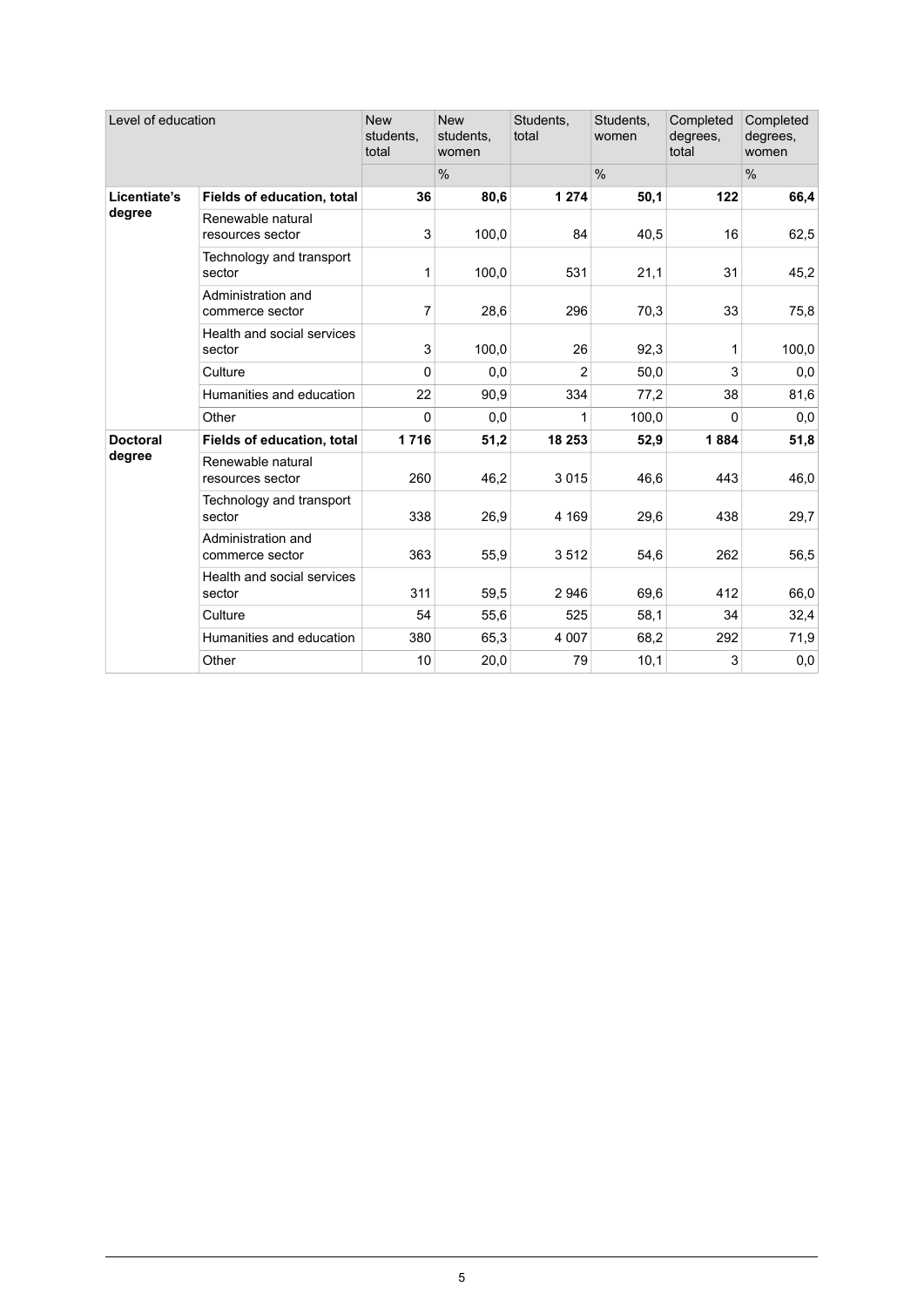#### <span id="page-5-0"></span>**Appendix table 2. Foreign students in universities and completed university degrees by level of education, fields of education (Educational Administration's classification 1995) and gender in 2015**

| Level of education                                            |                                       | <b>New</b><br>students.<br>total $1$ | <b>New</b><br>students,<br>women | Students,<br>total $1$  | Students,<br>women | Completed<br>degrees,<br>total $1$ | Completed<br>degrees,<br>women |
|---------------------------------------------------------------|---------------------------------------|--------------------------------------|----------------------------------|-------------------------|--------------------|------------------------------------|--------------------------------|
|                                                               |                                       |                                      | %                                |                         | %                  |                                    | %                              |
| Fields of education, total                                    |                                       | 2 7 0 8                              | 42,8                             | 10 618                  | 42,6               | 2 0 5 8                            | 42,8                           |
|                                                               | Renewable natural resources<br>sector | 542                                  | 38,0                             | 2 3 1 6                 | 37,0               | 475                                | 38,5                           |
|                                                               | Technology and transport<br>sector    | 865                                  | 24,2                             | 3 1 1 4                 | 24,7               | 645                                | 25,7                           |
|                                                               | Administration and commerce<br>sector | 661                                  | 53,6                             | 2 3 6 1                 | 52,3               | 454                                | 53,3                           |
|                                                               | Health and social services<br>sector  | 127                                  | 44,9                             | 687                     | 50,8               | 114                                | 45,6                           |
|                                                               | Culture                               | 172                                  | 54,7                             | 676                     | 54,4               | 140                                | 56,4                           |
|                                                               | Humanities and education              | 341                                  | 69,8                             | 1455                    | 64,7               | 229                                | 69,0                           |
|                                                               | Other                                 | 0                                    | 0,0                              | 9                       | 11,1               | 1                                  | 0,0                            |
| <b>University</b>                                             | Fields of education, total            | 163                                  | 52,8                             | 678                     | 49,6               | 102                                | 49,0                           |
| <b>Bachelor's</b><br>degree                                   | Renewable natural resources<br>sector | 27                                   | 51,9                             | 99                      | 38,4               | 11                                 | 27,3                           |
|                                                               | Technology and transport<br>sector    | 20                                   | 10,0                             | 90                      | 23,3               | 10                                 | 20,0                           |
|                                                               | Administration and commerce<br>sector | 38                                   | 57,9                             | 171                     | 46,8               | 41                                 | 46,3                           |
|                                                               | Health and social services<br>sector  | 3                                    | 66,7                             | 12                      | 75,0               | 3                                  | 66,7                           |
|                                                               | Culture                               | 23                                   | 56,5                             | 74                      | 48,6               | 16                                 | 37,5                           |
|                                                               | Humanities and education              | 52                                   | 63,5                             | 232                     | 65,5               | 21                                 | 85,7                           |
| Higher                                                        | Fields of education, total            | 2 0 7 1                              | 42,9                             | 6 2 9 6                 | 42,6               | 1 5 5 3                            | 45,3                           |
| university<br>degree<br>(Master)                              | Renewable natural resources<br>sector | 422                                  | 37,0                             | 1 3 3 3                 | 35,9               | 343                                | 42,9                           |
|                                                               | Technology and transport<br>sector    | 701                                  | 24,8                             | 1995                    | 23,7               | 507                                | 27,2                           |
|                                                               | Administration and commerce<br>sector | 531                                  | 54,8                             | 1590                    | 55,7               | 379                                | 55,4                           |
|                                                               | Health and social services<br>sector  | 62                                   | 50,0                             | 172                     | 45,3               | 41                                 | 46,3                           |
|                                                               | Culture                               | 131                                  | 56,5                             | 475                     | 57,1               | 115                                | 62,6                           |
|                                                               | Humanities and education              | 224                                  | 72,3                             | 731                     | 68,5               | 168                                | 70,2                           |
| Professional                                                  | Fields of education, total            | 3                                    | 0,0                              | 4                       | 25,0               | 3                                  | 0,0                            |
| specialisation<br>in medicine,<br>veterinary and<br>dentistry | Health and social services<br>sector  |                                      |                                  |                         |                    |                                    |                                |
|                                                               |                                       | 3<br>0                               | 0,0                              | 4                       | 25,0               | 3                                  | 0,0                            |
| Licentiate's<br>degree                                        | Fields of education, total            |                                      | 0,0                              | 26                      | 38,5               | 6                                  | 83,3                           |
|                                                               | Renewable natural resources<br>sector | 0                                    | 0,0                              | 3                       | 33,3               | 1                                  | 0,0                            |
|                                                               | Technology and transport<br>sector    | 0                                    | 0,0                              | 14                      | 35,7               | 4                                  | 100,0                          |
|                                                               | Administration and commerce<br>sector | $\pmb{0}$                            | 0,0                              | 4                       | 25,0               | 1                                  | 100,0                          |
|                                                               | Culture                               | 0                                    | 0,0                              | 1                       | 100,0              | 0                                  | 0,0                            |
|                                                               | Humanities and education              | $\mathsf 0$                          | 0,0                              | $\overline{\mathbf{4}}$ | 50,0               | $\mathbf 0$                        | 0,0                            |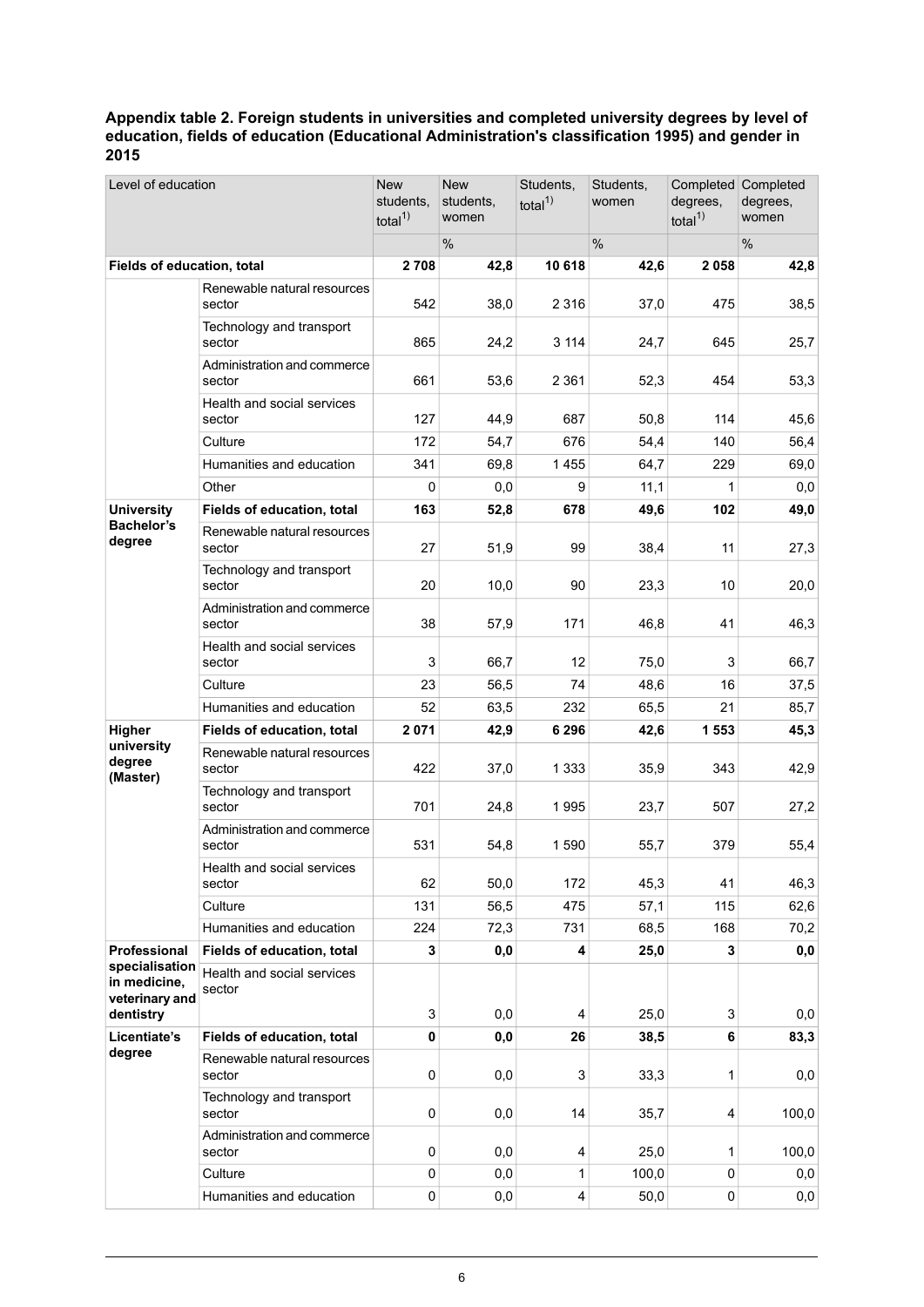| Level of education        |                                       | <b>New</b><br>students.<br>total $1$ | <b>New</b><br>students,<br>women | Students.<br>total $1$ | Students,<br>women | Completed<br>degrees,<br>total $1$ | Completed<br>degrees,<br>women |
|---------------------------|---------------------------------------|--------------------------------------|----------------------------------|------------------------|--------------------|------------------------------------|--------------------------------|
|                           |                                       |                                      | $\frac{0}{0}$                    |                        | $\frac{0}{0}$      |                                    | $\frac{0}{0}$                  |
| <b>Doctoral</b><br>degree | Fields of education, total            | 471                                  | 39,1                             | 3614                   | 41,2               | 394                                | 30,7                           |
|                           | Renewable natural resources<br>sector | 93                                   | 38,7                             | 881                    | 38,7               | 120                                | 27,5                           |
|                           | Technology and transport<br>sector    | 144                                  | 22,9                             | 1015                   | 26,7               | 124                                | 17.7                           |
|                           | Administration and commerce<br>sector | 92                                   | 44,6                             | 596                    | 45,1               | 33                                 | 36,4                           |
|                           | Health and social services<br>sector  | 59                                   | 40,7                             | 499                    | 52,3               | 67                                 | 46,3                           |
|                           | Culture                               | 18                                   | 38,9                             | 126                    | 47,6               | 9                                  | 11,1                           |
|                           | Humanities and education              | 65                                   | 66,2                             | 488                    | 58,8               | 40                                 | 55,0                           |
|                           | Other                                 | 0                                    | 0,0                              | 9                      | 11,1               | 1                                  | 0,0                            |

1) foreign students citizenship other than Finnish